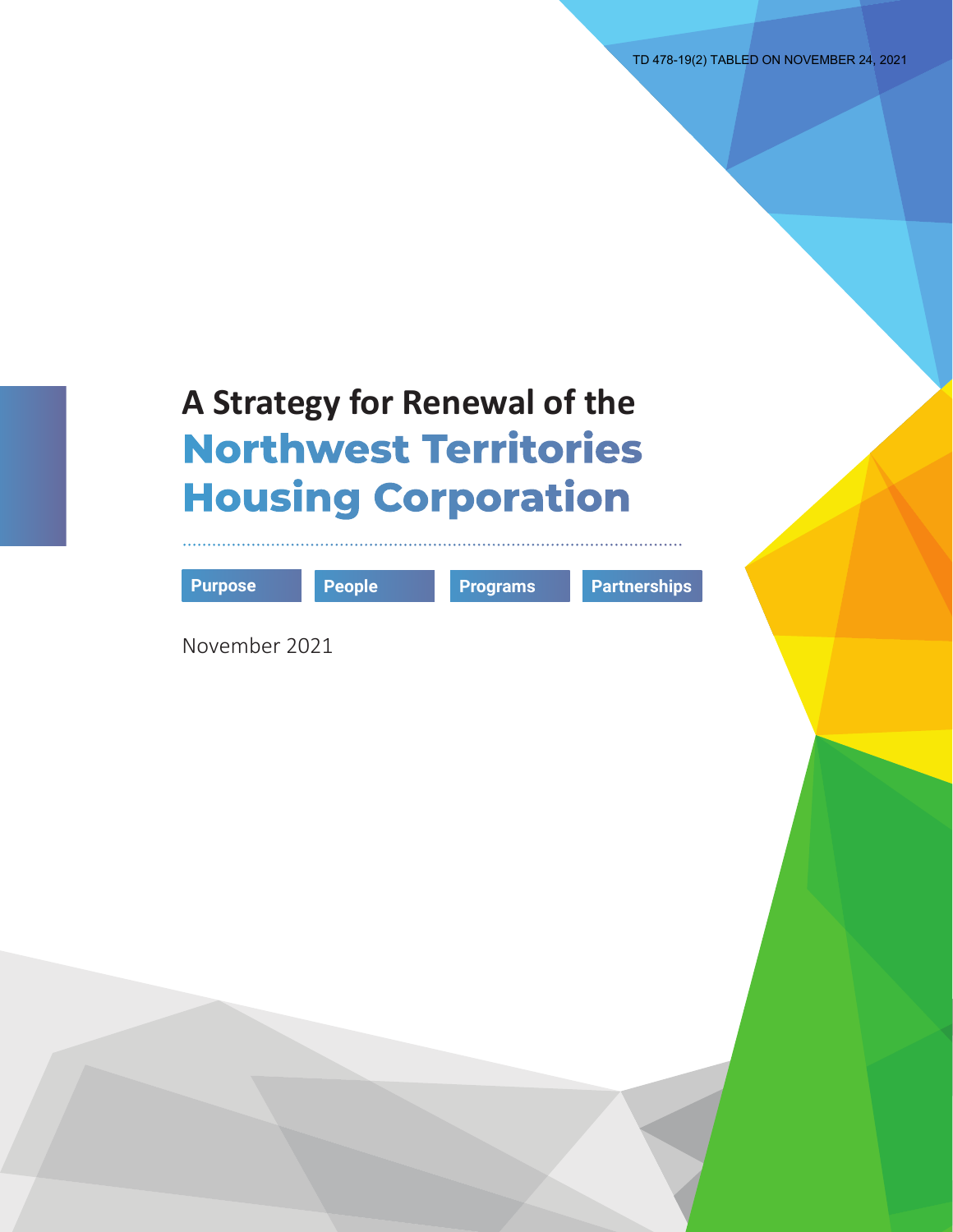### **A Strategy for Renewal of the Northwest Territories Housing Corporation**



November 2021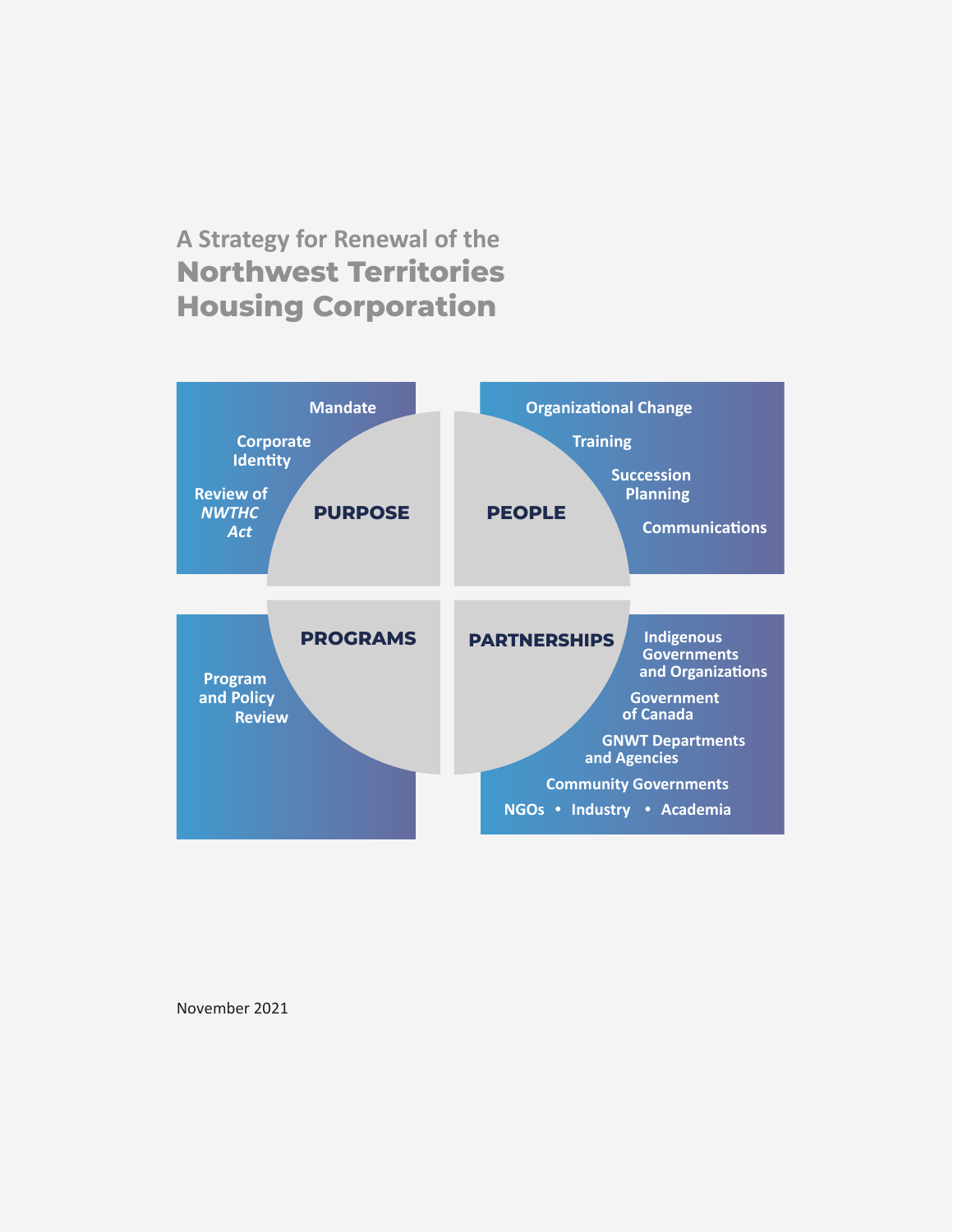# **Introduction**

The past several years have seen an unprecedented focus on the Northwest Territories (NWT) housing crisis.

The 19<sup>th</sup> Legislative Assembly made increasing the number of affordable homes and [reducing NWT core housing need one of its priorities, and the Government of the Northwest](https://www.eia.gov.nt.ca/en/mandate-government-northwest-territories-2019-2023) Territories' (GNWT) Mandate for 2019-2023 includes several actions related to housing.

On March 4, 2021, the Legislative Assembly passed a motion calling for a change in the mission of the Northwest Territories Housing Corporation (NWTHC). A large number of reports, recommendations and consultations have occurred within the last five years, including one of the most extensive surveys of the NWT public ever conducted by the GNWT<sup>1</sup>.

Further recommendations from the Standing Committee on Social Development are anticipated in the form of a report on the NWTHC's social housing programming, and the high level of interest and scrutiny will continue through new multilateral forums such as the NWT Council of Leaders.

To address the need and demands for change, this strategy acknowledges these existing sources of direction and presents practical actions to build on the recent successes of the NWTHC within the remaining term of the 19th Assembly, setting the stage for success in the future.

The proposed approach is action-oriented: it is clear that the time for further studies is over, and that it is time to implement solutions. $2$ 

#### **This strategy groups proposed actions into four categories:**



<sup>1</sup> The Housing Engagement Survey (November 2016 – March 2017) included about 10% of the households in the *Northwest Territories: Voices on Housing: A Summary of the Results of the Northwest Territories Housing Engagement Survey* (May 2017).

<sup>2</sup> Salt River First Nation Chief David Poitras, NWT Council of Leaders Meeting, June 11, 2021.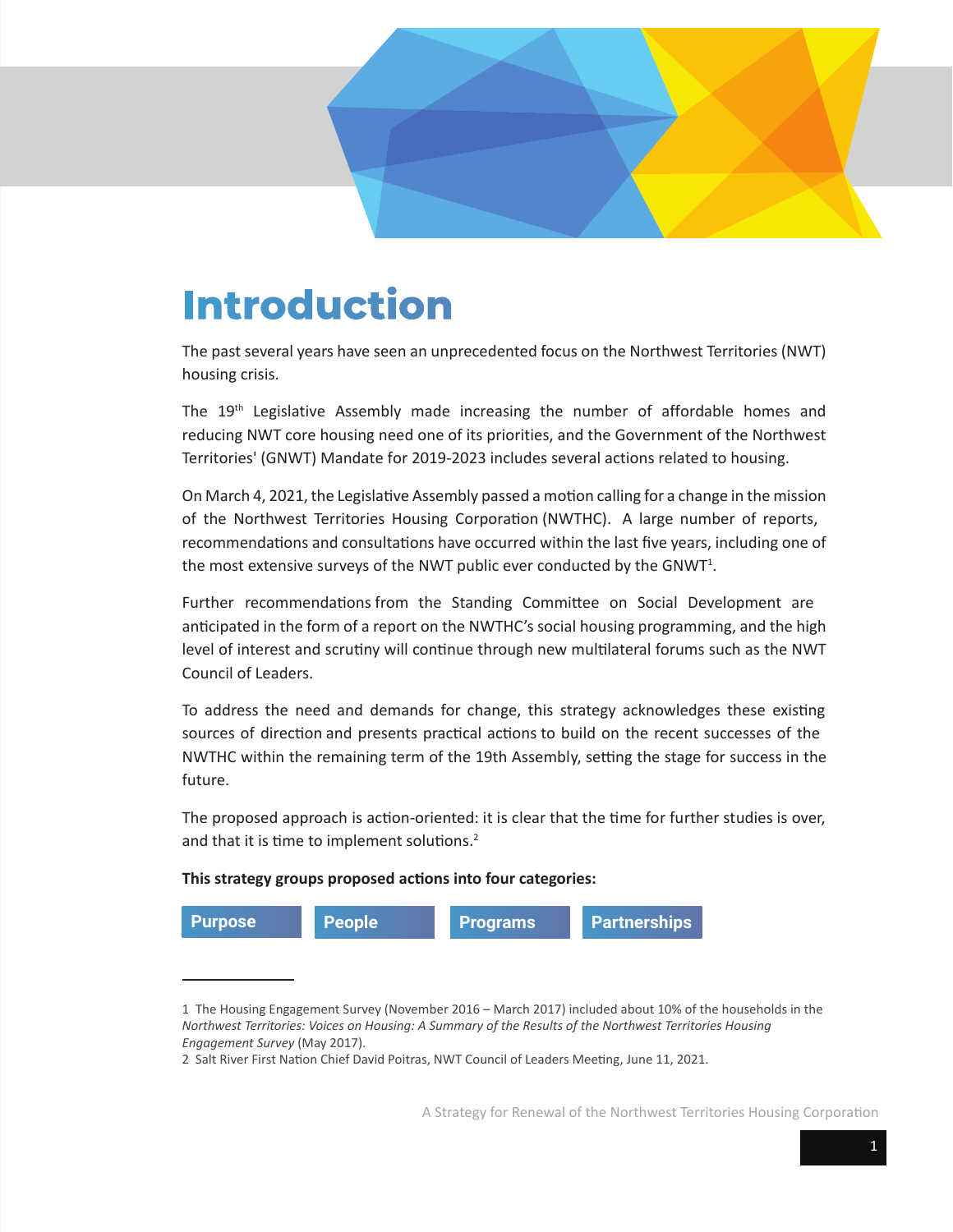<span id="page-3-0"></span>

| <b>Purpose</b>                                         | People | <b>Programs</b> | Partnerships |
|--------------------------------------------------------|--------|-----------------|--------------|
| Mandate • Corporate Identity • Review of the NWTHC Act |        |                 |              |

## **Purpose**

The roles of the NWTHC are set out in the *[Northwest Territories Housing Corporation Act.](https://www.justice.gov.nt.ca/en/files/legislation/nwt-housing-corporation/nwt-housing-corporation.a.pdf)*  Under the Act, there is flexibility in how the NWTHC's roles are carried out.

The fiftieth anniversary of the NWTHC in 2022 provides a useful focal point for changes.

## Actions

**Mandate:** With participation of staff and stakeholders, update Mission Statement and policies of the NWTHC consistent with NWT Legislative Assembly Motion 30-19(2) *Actions for Improved Housing Outcomes* (March 4, 2021), to reflect its role in social wellness.

- Existing mission statement: <https://www.nwthc.gov.nt.ca/en/> nwthc-mission-statement
- Refocus the NWTHC on its role in the delivery of social housing
- The NWTHC is not primarily a landlord or a business operation, although delivery of market housing remains part of its role
- Clarify the role of the NWTHC with respect to homelessness
- Renewed focus on delivery of programs to those who need them most
- Clarify the role of the NWTHC vis-a-vis Indigenous Governments, the NGO sector, and communities – to confirm how the NWTHC fits within the broader landscape of housing in the NWT (NWTHC is not the mechanism for all housing solutions – but it needs to more clearly define its role to allow it to focus on achieving success within that mandate)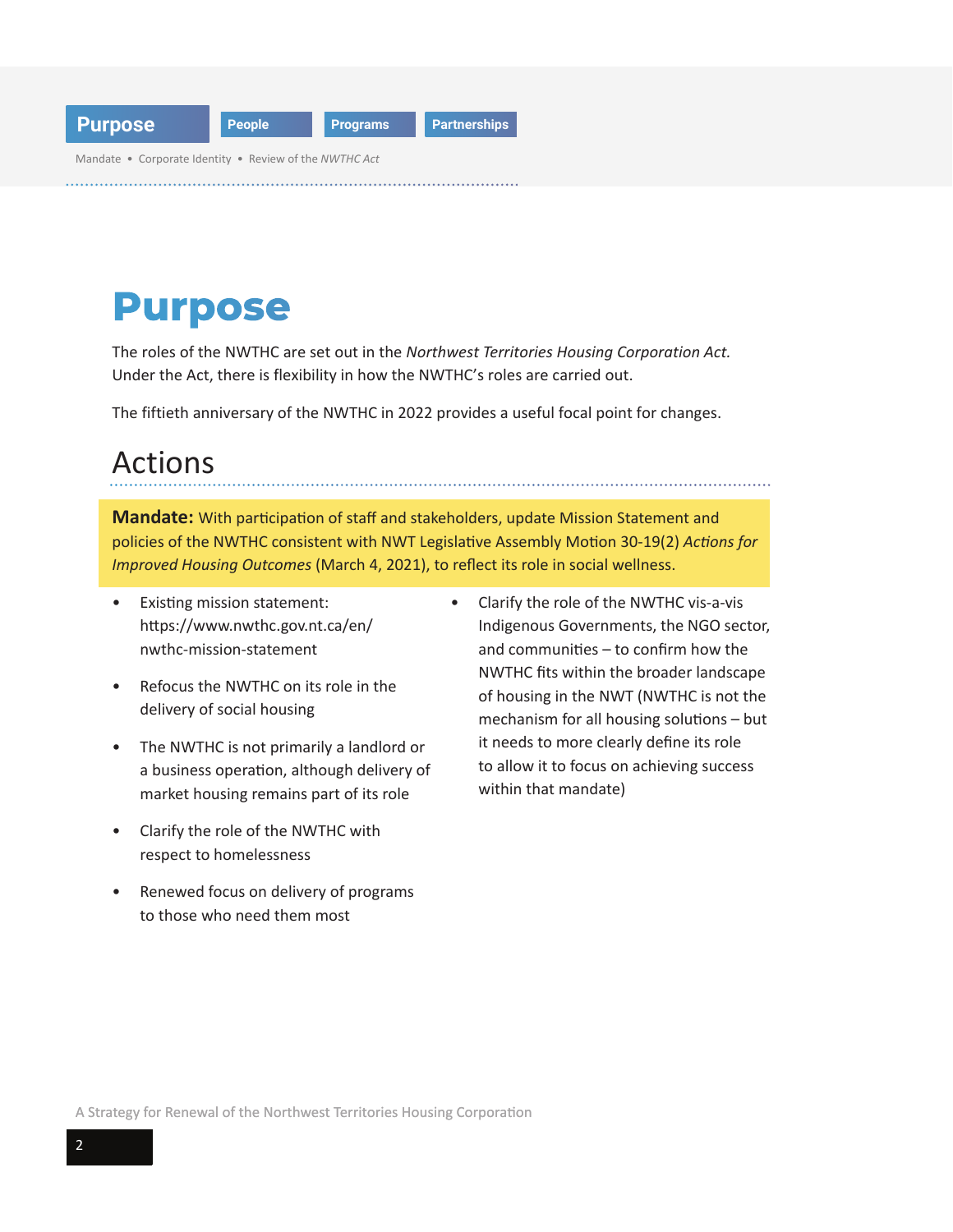

**Corporate Identity:** Review and refresh NWTHC corporate identity consistent with the revised mission

- Primarily for financial reasons, the NWTHC is a corporation, but being "corporate" is not its goal
- This action will signal a clear break with the past, an improved reputation and new way of doing things
- Several provincial jurisdictions have moved away from "Corporation" in their name (B.C., Nova Scotia, Manitoba)
- For example: Housing NWT instead of Northwest Territories Housing Corporation
- Update visual identity to align with the revised mission statement



#### **Review of the** *Northwest Territories Housing Corporation Act (future action)***:**

- Due to the time requirements, would likely carry over to the 20<sup>th</sup> Assembly
- Ensure that the Act is not a barrier to achieving revised mandate
- Modernize, in collaboration with Indigenous Governments, acknowledging and facilitating Indigenous selfgovernment
- For example, Act currently does not refer to Indigenous self-government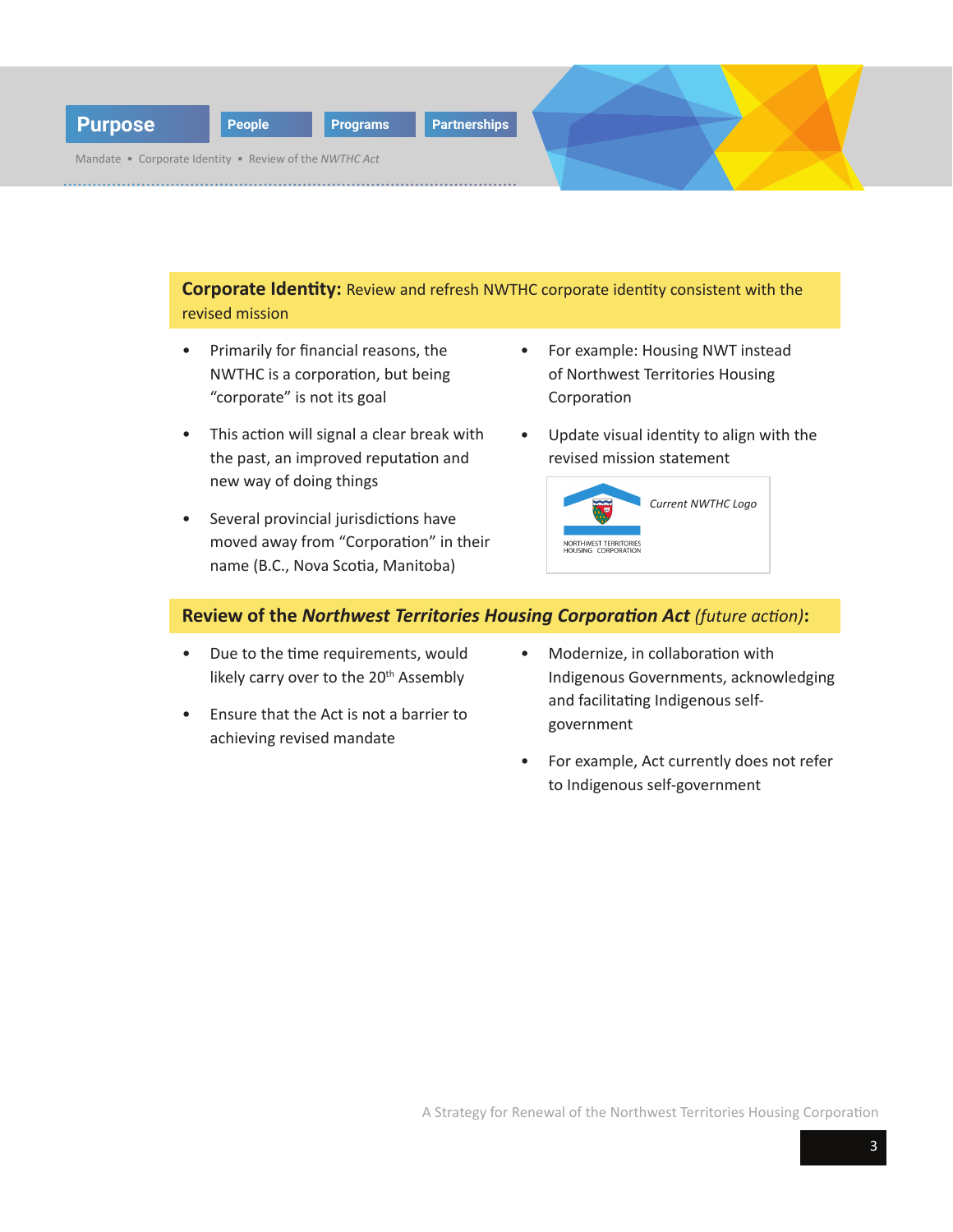<span id="page-5-0"></span>

Organizational Change • Training • Succession Planning • Communications

# **People**

The people of the NWTHC and the Local Housing Authorities (LHOs) delivering housing programs to the NWT public are its most important resource.

Without a trained, effective workforce that has the support of the Minister, the President and CEO, and senior management, the NWTHC will not be able to successfully fulfill its purpose.

This is particularly true at the regional level, where front line staff deliver NWTHC programs.

## Actions

**Organizational Change:** There is anecdotal evidence that regional offices may not be adequately resourced to deliver programming<sup>3</sup>, and questions have been raised about the structure of the NWTHC and LHOs more generally

- Examine opportunities for organizational changes and efficiencies
- Improve working relationship and review balance of staffing levels between HQ and the Regional Offices
- Consider whether broader organizational changes might be needed
- Clarify the role of the LHO Board and examine whether local/regional boards or other structures would be most effective in supporting future program delivery
- Ensure that LHO boards and staff are supported in their delivery of NWTHC programs, and that the duties of LHOs are understood and clearly set out in Community Housing Service Agreements
- Prioritize the recognition of employee achievements

<sup>3</sup> See for example, Ombud recommendation 3 in Northwest Territories Ombud Special Report 01-2021, File #2014 – A Shortfall in C.A.R.E. : Fairness in Homeowner Assistance Programs. https://nwtombud.ca/wp-content/uploads/2021/07/Fairness-in-Homeowner-Assistance-Programs-Special-Report-1-21-1.pdf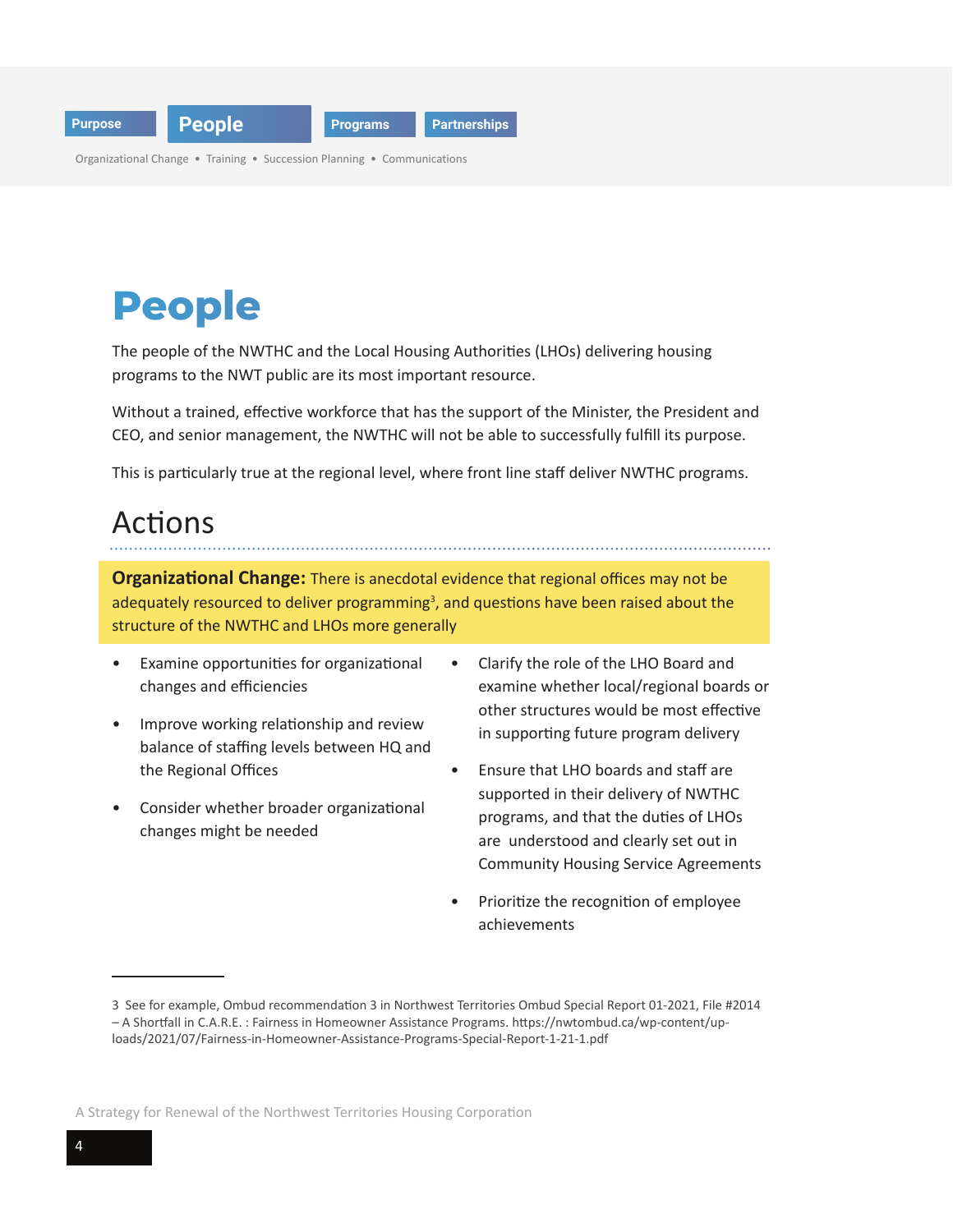

**Training:** Help NWTHC staff excel in their jobs and careers

- Staff, particularly at the regional level, have voiced that they don't always have the training necessary to perform their jobs or achieve success in their work with the NWTHC or in their chosen career paths. Some specific areas of note include:
	- Employee on-boarding
	- Training with computer applications and on-line tools
- Keeping employees and local contractors up-to-date with changing code requirements
- Refocusing on social-housing delivery as an integrated service may require developing employee skillsets in areas such as dealing with hostile behaviour, trauma-informed service delivery, and other areas

#### **Succession Planning:** Attracting and retaining dedicated staff

- The NWTHC is fortunate to have a considerable number of long-serving employees who are dedicated to their work and who carry important "corporate knowledge"
- Sustainability of the corporation requires that a new generation see work with the NWTHC as a fulfilling career where ideas and innovation are valued
- Promote opportunities for mentoring and knowledge transfer

**Communications:** Strengthen communications between Headquarters, Regions and LHOs, across regions, and with the public through tools including regular opportunities to meet, website improvements, newsletters and advertising

- Better outward communication of the successes and the challenges of our work
- Create an overarching communications strategy for the mandate and renewal exercise
- Create and implement communications plans and ensure communications are designed and delivered in a clientappropriate manner for Indigenous Government, NGO, and Legislative Assembly relationships and for the public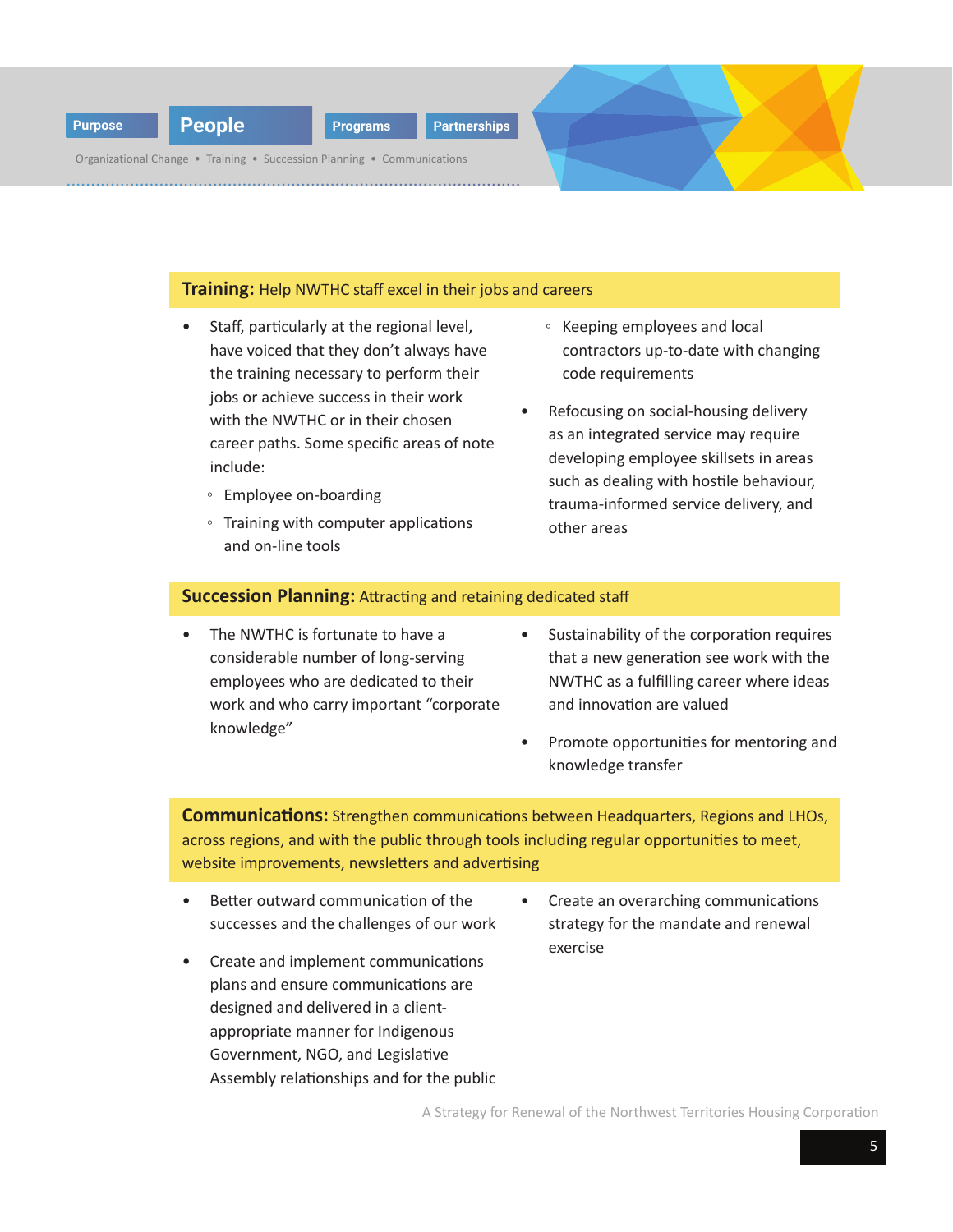<span id="page-7-0"></span>

## **Programs**

The programs and policies of the NWTHC will require review to ensure that they are aligned with the revised mission statement.

The programs and policies of the NWTHC should be client-centered, transparent and delivered in a way that meets standards of administrative fairness. There may be a perception that NWTHC programming is not as innovative as it could be, and may simply repackage old ideas.

### Actions

#### **Program and Policy Review**

- Review NWTHC programs and policies in light of any changes to the mission and any strategic goals, with an objective of any policy and programming changes coming into effect on April 1, 2023
	- Working with Council of Leaders Housing Working Group consistent with the commitment of Premier Cochrane and Minister Chinna of June 11, 2021
- Set and communicate realistic expectations – limited resources mean the NWTHC will not be able to address all needs
- NWTHC programs and policies need to be fair, transparent, and internally coherent and the criteria for deciding on applications should be published. Exceptions to policies should be rare and accountability should be a feature of all NWTHC decision-making.
- Re-establish annual intake periods for programs instead of year-round intakes, to ensure that applications are compared on a fair basis and decisions align with procurement for the ensuing work season
- Review service standards with a view to proactively communicating with program applicants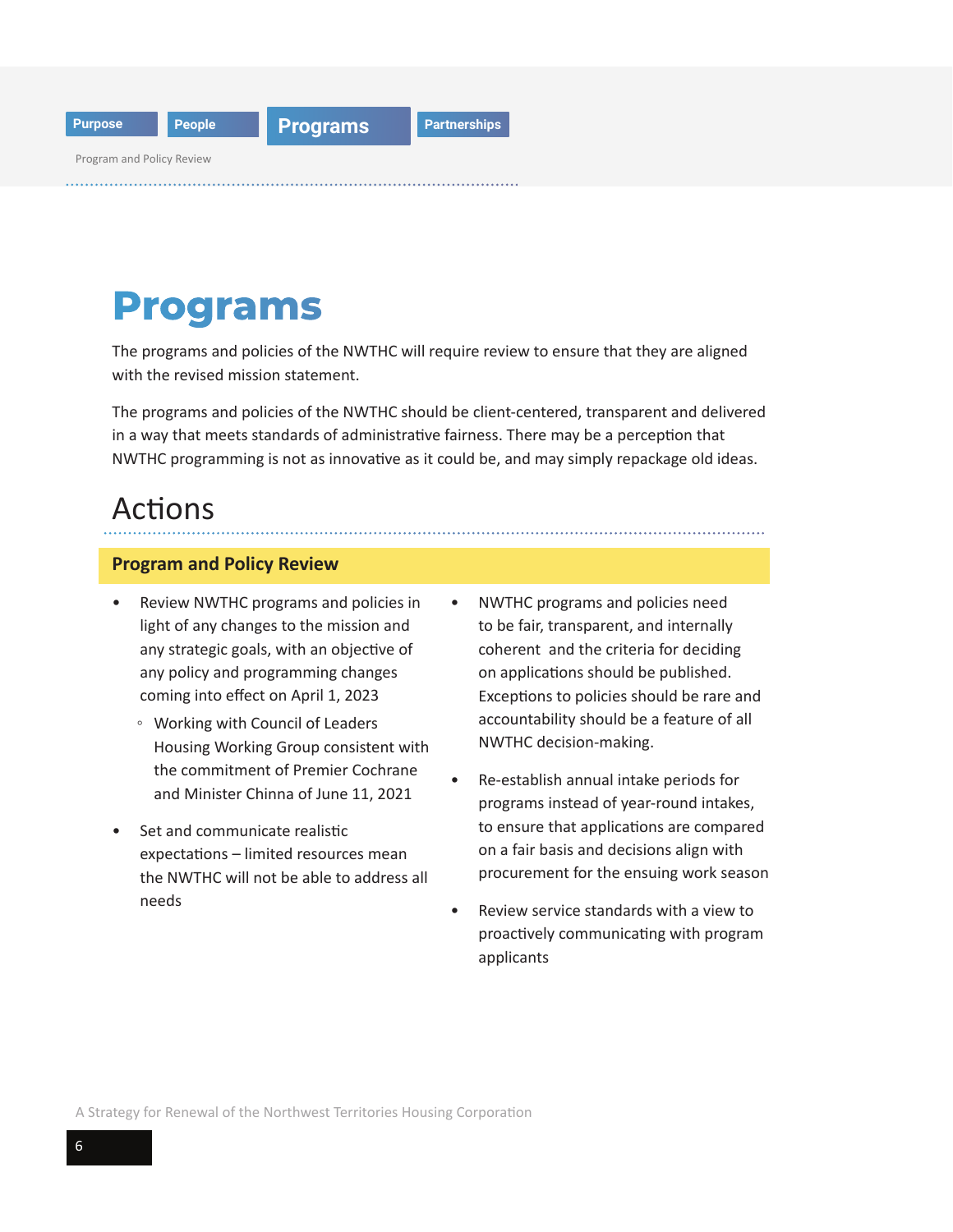

Program and Policy Review

- Focus on using limited resources efficiently – less administration = more money into housing to address those with highest needs
- Innovating in construction programs taking into account
	- Cultural appropriateness
	- Energy efficiency, climate change and greenhouse gas reduction
	- Changing technology and demographics
- Improve metrics to better evaluate and report on the effectiveness of programming
- Maximize economic and training opportunities for money spent on housing
	- Trades training and contracting practices
- Encourage innovation in program design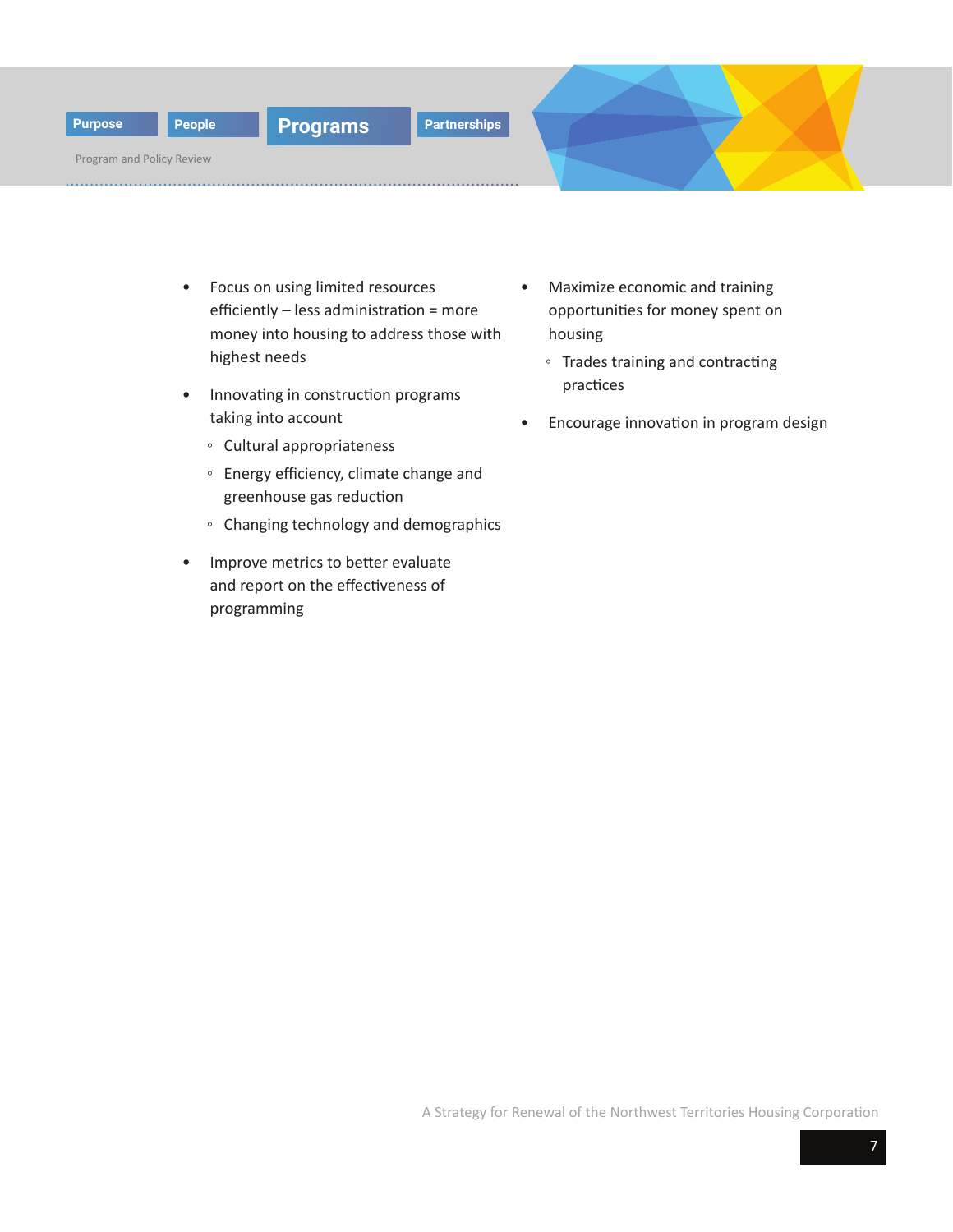<span id="page-9-0"></span>

Indigenous Governments and Organizations • Government of Canada • GNWT Departments and Agencies Community Governments • Non-Governmental Organizations • Industry • Academia

# **Partnerships**

The NWTHC has been criticized for a perceived failure to collaborate with other partners to maximize housing-related opportunities in the NWT. There is a perception that the NWTHC is competing instead of collaborating with Indigenous Governments, and the NWTHC's relationship with federal government departments requires revitalization. Improving communication at all stages will be critical to building these partnerships and in some cases, correcting erroneous perceptions. These actions focus on collaboration with partners, instead of competition and "silos."

## Actions

#### **Indigenous Governments and Organizations**

- Move from a competitive to a collaborative approach to getting funding to the NWT to serve NWT citizens
- Promote reconciliation, recognizing that choices about housing location and type have been a tool of colonization in the NWT in the past
	- Engage with Indigenous Governments on the type and location of housing within their communities, including resolving land tenure issues
	- Advance self-government, even where Indigenous governments have not yet chosen to exercise their law-making powers under a self-government agreement (Tłįcho Government, Délįnę Got'ine Government)
- Communicate messages in Indigenous languages, where appropriate
- Where the Indigenous Government is not the lead proponent of a community housing plan, ensure that the Indigenous Government is engaged and supportive of the Community Housing Plan initiative and that it continues to be part of future implementation of community housing plans
- Engage effectively through the Council of Leaders, bilateral MOUs and other opportunities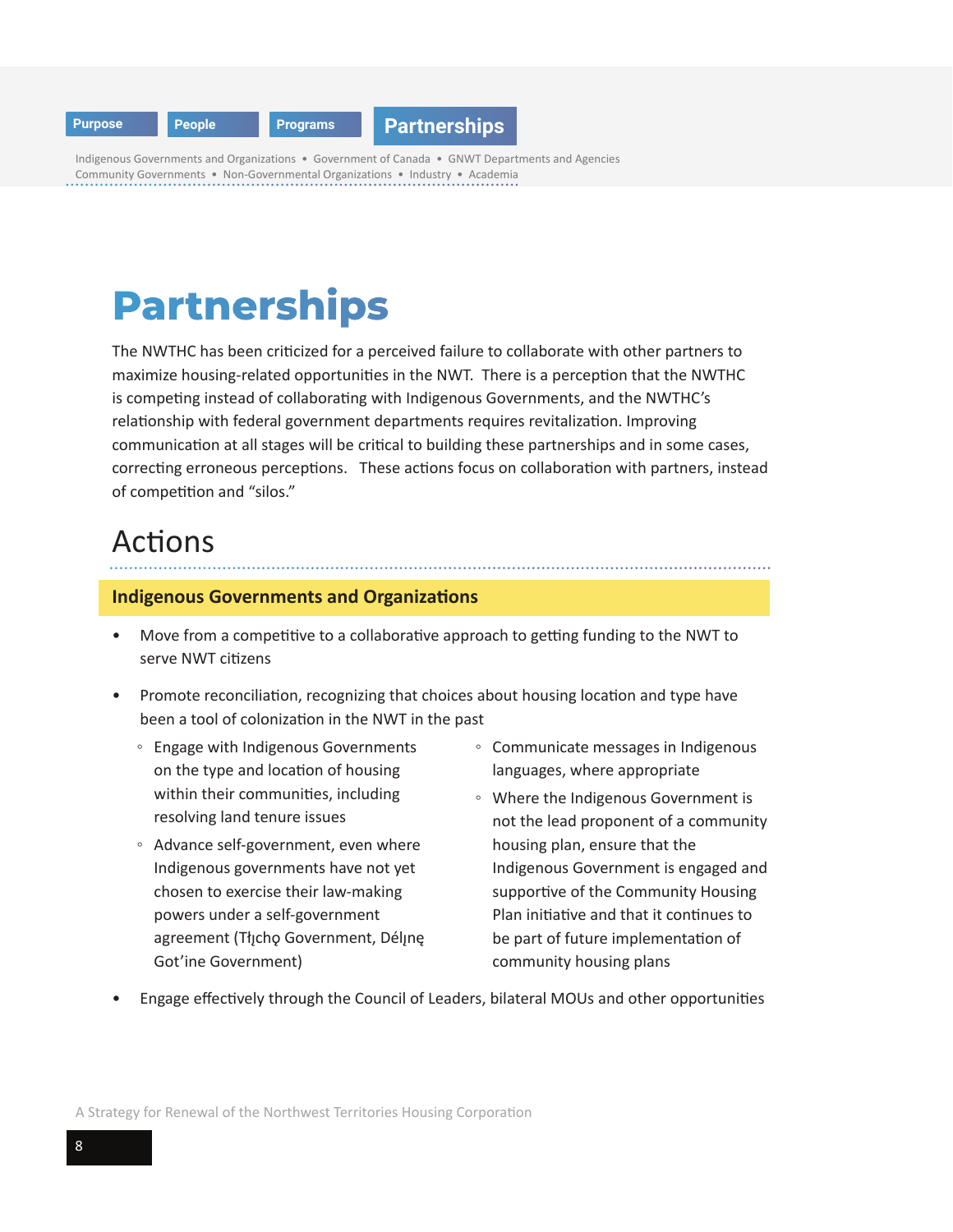**[Purpose](#page-3-0) [People](#page-5-0) [Programs](#page-7-0) Partnerships**

Indigenous Governments and Organizations • Government of Canada • GNWT Departments and Community Governments • Non-Governmental Organizations • Industry • Academia

- Recognize the unique needs and aspirations of Indigenous Government partners and communities, and take concrete steps to address them
	- promoting linkages with Community Housing Plans already underway
- use the Community Housing Support Program as an opportunityto partner with Indigenous Governments to achieve priority projects

#### **Government of Canada**

- Continually improve working relationship and communication with federal departments and agencies, with focus on CMHC, CIRNAC and ISC
- Consistent with desire expressed by the NWT Council of Leaders, facilitate and advocate for NWT Indigenous Government access to distinctions-based funding4
- Recognize that Canada is a necessary partner in ensuring the sustainability of housing programming in the NWT
	- Promote solution to declining operations and maintenance funding

#### **GNWT Departments and Agencies**

Improve collaboration and information sharing with GNWT departments and agencies including Aurora College, on matters including:

- homelessness
- integrated service delivery
- land tenure issues
- home insurance
- trades apprenticeships
- training for NWTHC and LHO staff
- staff market rental needs

- Clearly communicate the unique needs and challenges of housing in the NWT
- Clearly acknowledge and celebrate federal government successes where a GNWT need has been met
- Where there are mutual interests, work tri-territorially with Canada on Northern issues

<sup>4</sup> Several Indigenous leaders suggested this at the NWT Council of Leaders Meeting, June 11, 2021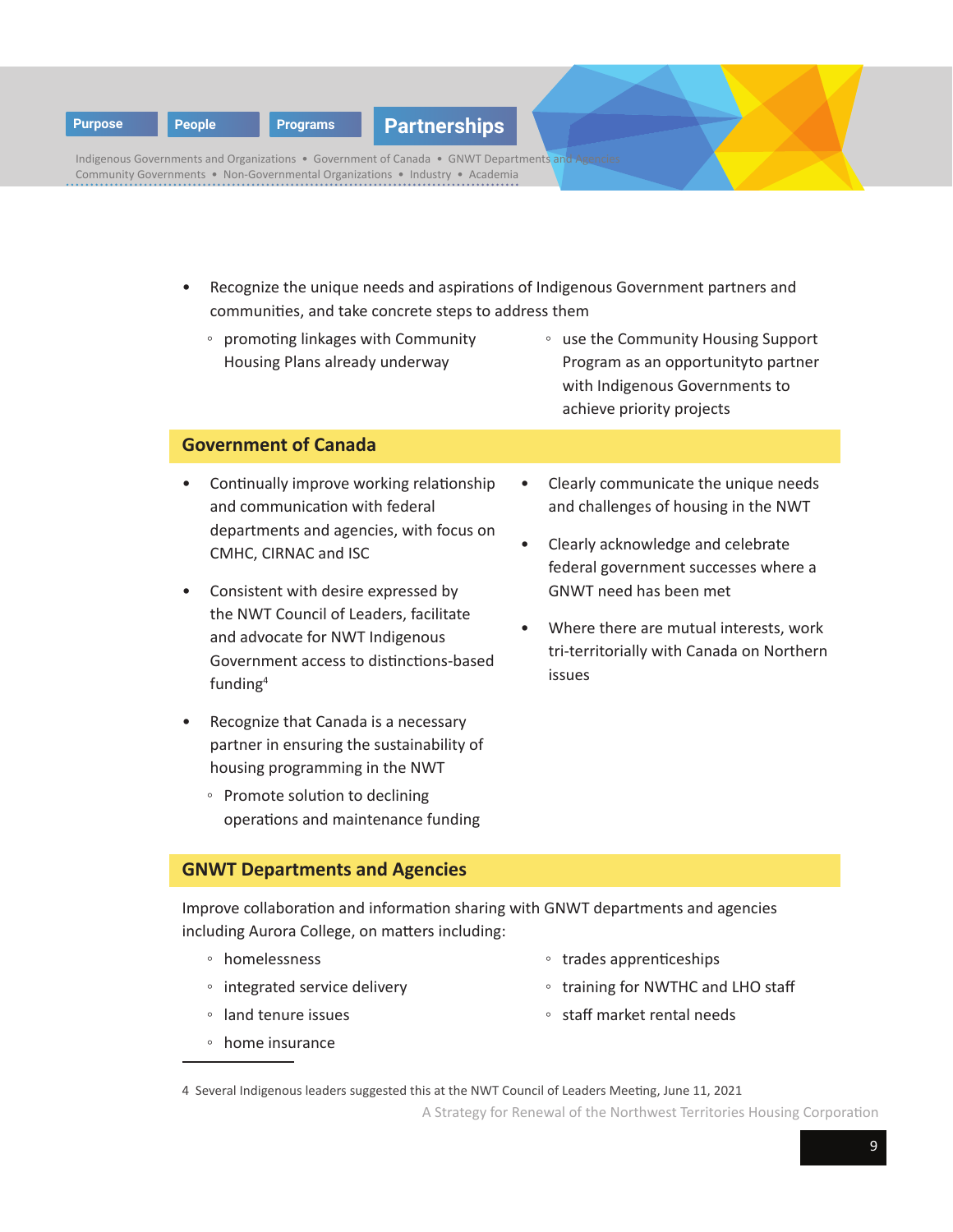

Indigenous Governments and Organizations • Government of Canada • GNWT Departments and Agencies Community Governments • Non-Governmental Organizations • Industry • Academia

#### **Community Governments**

Engage with community governments and the Northwest Territories Association of Communities (NWTAC) on how to improve communications and working relationships related to housing development in NWT communities.

These conversations may include multiple partners and stakeholders around such issues as:

- community planning and development
- access to adequately serviced and zoned land for housing development
- homelessness
- development/implementation of community housing plans

#### **Non-Governmental Organizations**

Work to strengthen collaboration with the limited NGO sector of the NWT, particularly those organizations that are already proven partners of the NWTHC (YWCA, Habitat for Humanity)

#### **Industry**

Work to facilitate private industry, and in particular northern businesses, to play a greater role in addressing the housing shortage

#### **Academia**

- Foster relationships aimed at innovation and new research in the areas of housing, energy efficiency, homelessness and related policy
- Build the reputation of the NWTHC for openness to change and innovation